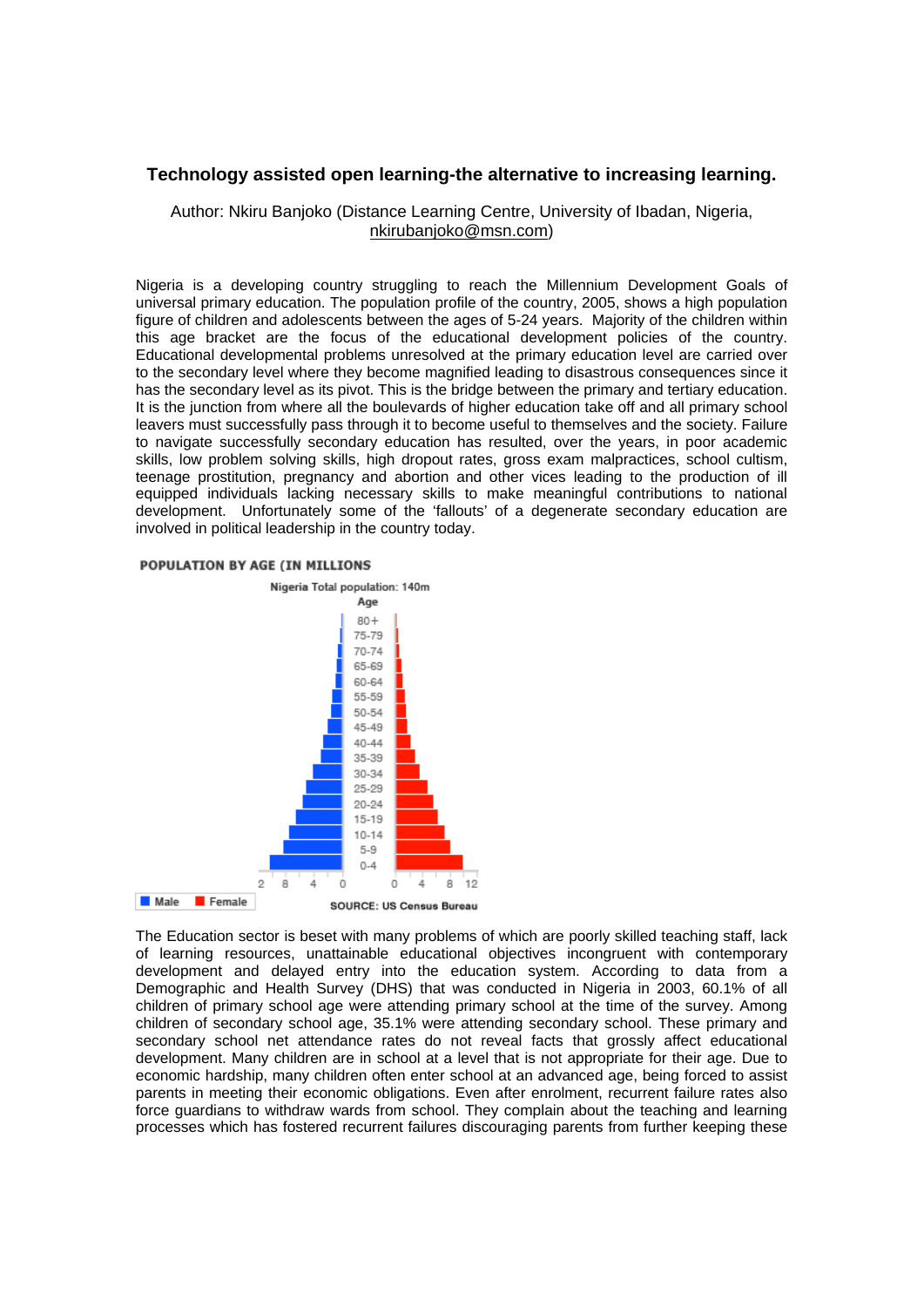children in schools. Only a minority leaves school and even does so well past the official graduation age. The primary school age in Nigeria is between 6 to 11 years and the secondary school age 12 to 17 years. The graph below however indicates that the level of school attended for all Nigerians is between 5 and 24 years of age. This data from the survey reveals that a small percentage of Nigerians are still in primary school when they are already 20 years old. Secondary school attendance continues past 24 years of age, the highest age for which the DHS has data on current school attendance.



Friedrich Huebler, December 2005, huebler.blogspot.com<br>Data source: Nigeria 2003 DHS.

At the time of the survey, only 36.6% of all 6-year-olds were attending primary school. Between 9 and 11 years of age, primary school attendance reaches its peak, when around 72% of all children are in primary school. At the official graduation age of 17 years from secondary school, 7.8% of all children were still in primary school. Among 12-year-olds, only 13.9% were attending secondary schools, with other children just beginning to attend primary school. Secondary school attendance reaches its peak at 16 years of age, when 51.3% of all children are in secondary school. At 24 years, 8.7% of the population was still in secondary school. The repercussion of this on development is this: such children are more likely to drop out from school and to enter the labor market with limited qualifications, reducing their potential to live productive lives. Among those that still remain in school, few enter tertiary institutions and their success in school is affected by exam malpractices and other problems facing the education sector. The implication of all this is that the age group on which the development of the nation is hinged on is not being provided with the appropriate educational tools for developing them into productive citizenry.

Education is an instrument for national development; the hopes of developing countries are hinged on education to develop human capital for effective functioning of the society. For Nigeria to be in the league of nations meeting the Millennium Development Goals, it has to develop strategies for transforming its education sector. Nigeria needs to develop its education sector g upgrading infrastructures where necessary, creating a learned centered environment that is creative, collaborative, active, integrative and evaluative. The country needs to empower the teachers, expand educational opportunities by creating access, and encourage innovation and creativity. There is a need for the provision of affordable education services along with up to date

Level of school attended by age, Nigeria 2003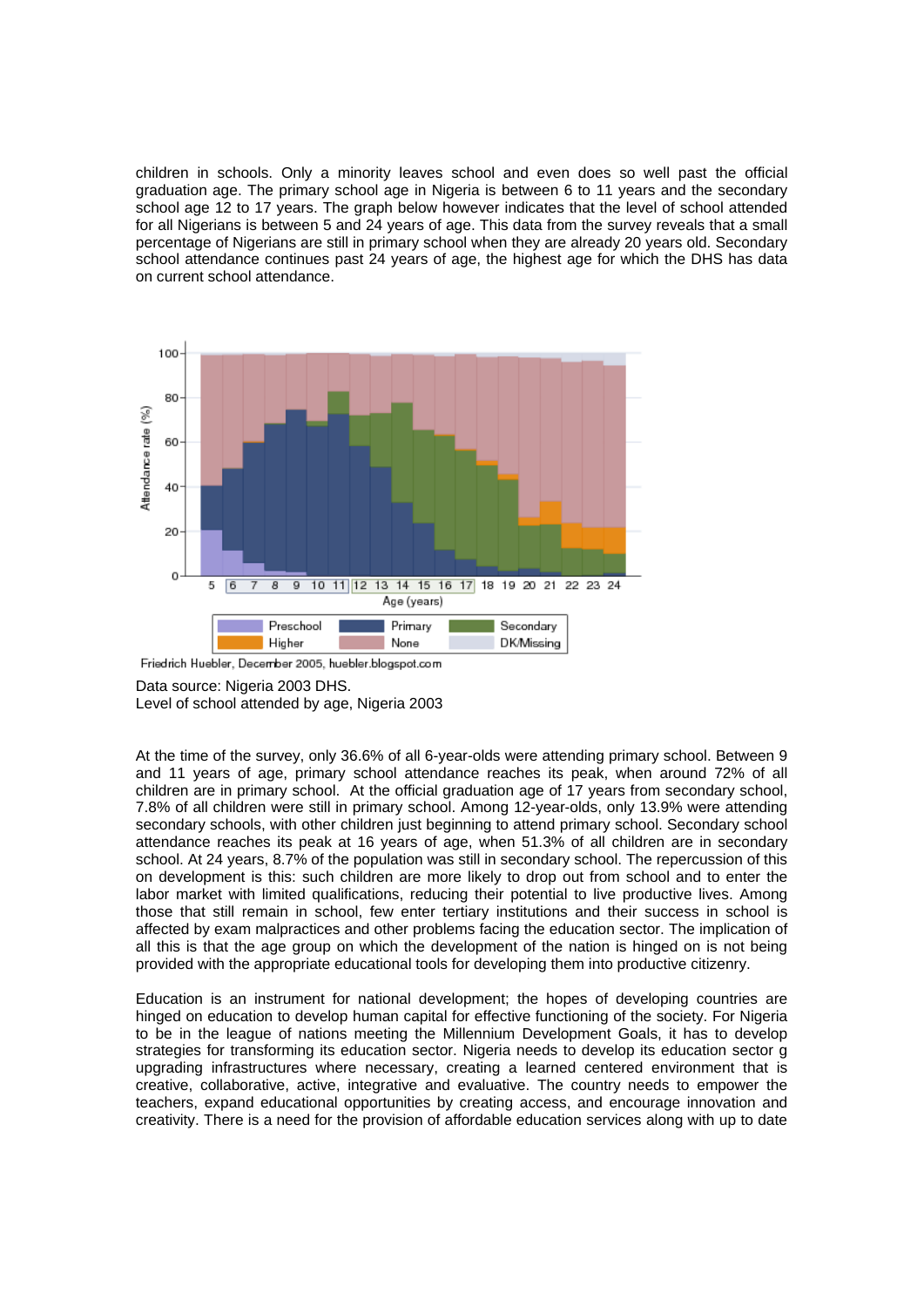learning resources without compromising quality and standard. The tools for such transformation will involve technology, an appropriate technology.

#### **THE ROLE OF TECHNOLOGY IN LEVERAGING DEVELOPMENT**

For developing countries ICTs have the potential for increasing access to and improving the relevance and quality of education. It thus represents a potentially equalizing strategy for developing countries. ICTs greatly facilitate the acquisition and absorption of knowledge, offering developing countries unprecedented opportunities to enhance educational systems, improve policy formulation and execution, and widen the range of opportunities for business and the poor.

Concerns over educational relevance and quality coexist with the imperative of expanding educational opportunities to those living in developing countries like ours. Information and communication technologies (ICTs)—which include radio and television, as well as newer digital technologies such as computers and the Internet—are believed to be powerful enabling tools for educational change and reform. The keyword is appropriate technology. When used appropriately, giving consideration to the peculiarities of each nation in terms of culture and socioeconomic status, different ICTs can help to expand access to education, strengthen the relevance of education to the increasingly digital workplace, and raise educational quality

The value of technology literacy is acknowledged by the country. That is why computer literacy programmes are part of the curriculum of many schools. What the country needs now, however, goes beyond learning about the computer. It involves harnessing the inherent power of the computer and the internet to enhance the transmission and retention of knowledge for both the teaching and learning processes. Technology was used in the past by developed nations in part to help alleviate a lack of qualified teachers. In one well-known example, the school district in Hagerstown, Maryland, provided closed-circuit television programming in nearly all core curriculum areas to all of its schools. The courses were taught live from six studios and represented an attempt to change the way schooling took place in the district (Rockman 1991). Although the actual instruction tended to be traditional, strength of those programs was that they brought qualified instructors to an audience of students who would not otherwise have had access to them.

In addition to bringing students instructional content they could not receive otherwise, technology enhanced education can provide teachers with models of new ways to teach. During the "new math" era of the 1960s, educators at the University of Wisconsin developed *Patterns in Arithmetijc*, a program that included, in addition to workbooks, television lessons broadcast to elementary school classes. Use of the program was high initially but subsided as teachers learned the content and began to provide instruction in new math themselves (Rockman 1991). This unintended outcome suggests that teachers can internalize content and teaching techniques displayed through distance-learning technology. For us in Nigeria, the use of technology to enhance education may not progress at the rate at which it is being used in developed nations but over time and with gradual improvement in infrastructure to support the use of technology to assist education, lives will be transformed with the use of the computer and internet. This is one area the University of Ibadan, Distance learning Centre is working on.

Educational technology, used thoughtfully, can contribute to education reform goals, insofar as it integrates various subject matter areas e.g., history, art, reading, literature, and mathematics and challenges students to understand the complex relationships that exist among various domains. Moreover, research on instructional television has demonstrated positive effects of viewing upon learning in a variety of domains, such as children's math problem solving (research on *Square One TV*, Hall, Esty & Fisch 1990) and social attitudes (research on *Freestyle*, Johnston & Ettma 1986). A consistent finding within the research is that the potential benefits associated with instructional programming are most likely to be realized within settings where teachers (or parents) assist young viewers in making sense of what they see.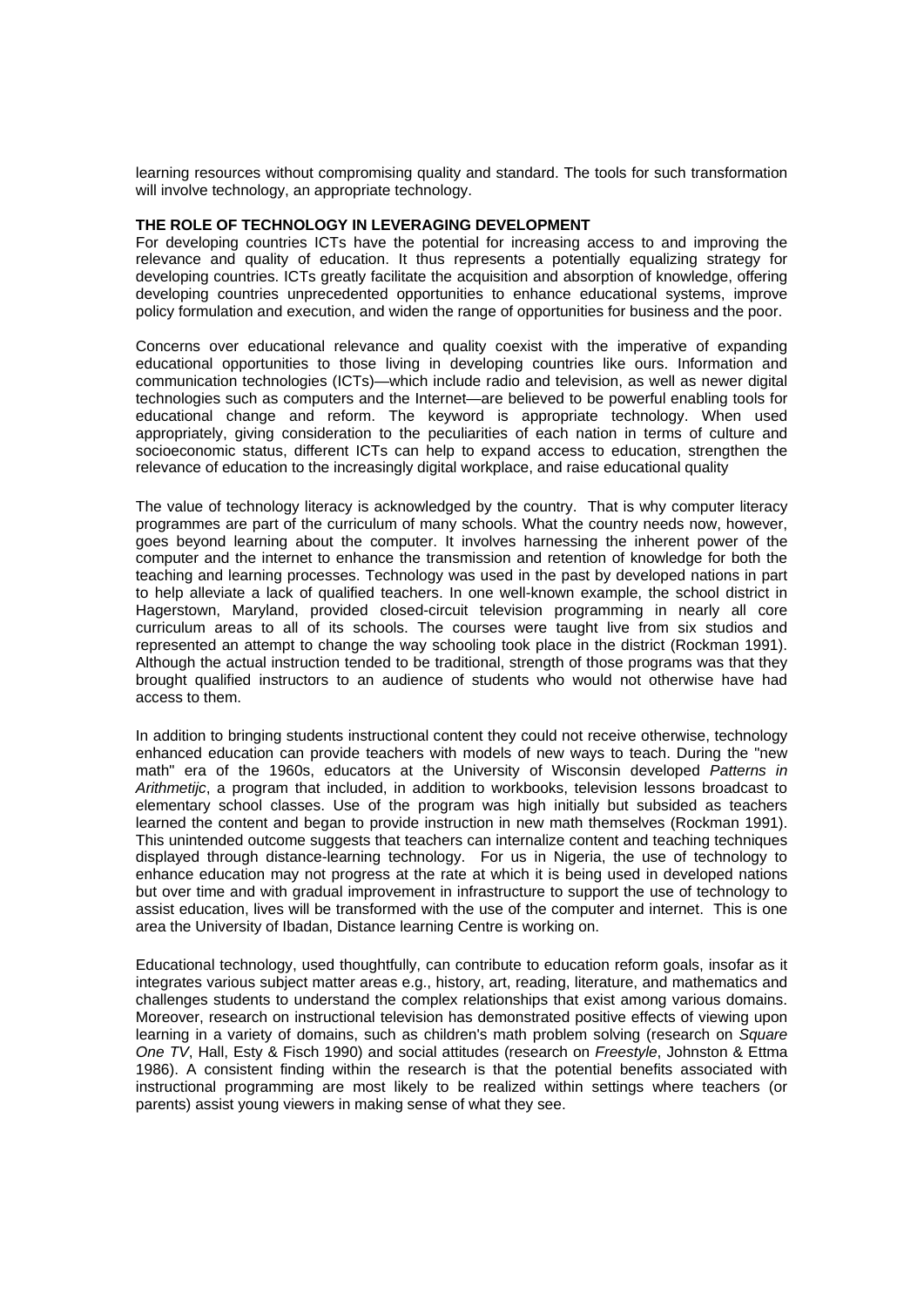Availability of learning resources for students has been an issue parents have to contend with. Even teachers are in short supply of teaching aids to help in teaching. These are issues that the University of Ibadan Distance Learning is resolving by supporting the use of open educational resources to support learning and teaching.

## **The Elearning Project**

Understanding the role appropriate technology in promoting quality education, especially at the primary and secondary level, the University of Ibadan Distance Learning Centre, runs elearning workshop during the long vacation period. The project was designed by the training and learning resources officer of the Distance Learning Centre. The mission of the project is to empower children ages 6-18 years with basic computer skills necessary to engage in technology enhanced education.

Objectives are:

- Imparting the skills of typing using the typing tutor software
- Improving writing and communicating skills using Microsoft Word
- Calculations using Microsoft Excel.
- Designing and creating posters and greeting cards with PowerPoint.
- Bringing out the creative talents in writing and designing through the creative art.
- Using the internet to communicate and learn

The 2007 summer vacation started on the  $6<sup>th</sup>$  of August with an initial attendance of 13 children which gradually rose to 32. Out of the total number of children present, 14 were children of staff of the Centre, one child was on scholarship while the rest were from public and private schools. Half of the children that attended the previous year were present this year. Some of those that could not attend this year workshop traveled out of Ibadan.

The program was for a period of four weeks, starting August  $6<sup>th</sup>$  to September  $4<sup>th</sup>$ , 2007. A total of five resources persons and two assistants were involved in training the children. The building opposite the Centre was used for some of the workshops to accommodate the number of children that attended.

### **Other Workshops**:

Apart from the basic computer skills, the children had other workshops to enrich their experience.

- ICT for education in Mathematics, English Language, Biology, Astronomy, Geography and Quantitative Aptitude Test.
- Fine Art Class
- Drama Class
- Story Writing Class
- Basic Computer Engineering Workshop
- Digital Audio and Video Recording Workshop

### **Preparation of learning resources**

The availability of learning and training resources is scarce in the country. Even when they are available they are expensive and the cost is often transferred to students limiting the number of students that will attend such programmes based on economic factors. These resources made rich use of the visual and auditory capabilities of video, combining teaching with entertainment as a way to gain and maintain the attention of the learner, while getting the information across in interesting and innovative ways. We decided to opt for open educational resources which are affordable and will assist us in meeting our objectives of making the workshop affordable for the children. With the adoption of open educational resources came issues of content design and creation. Often there has been an (understandable) desire to create content employing "rich" multi-media that will appeal to children. This poses immediate problems. The effort and skills required to produce such content make it unrealistic in terms of both cost and development time. Learning resources obtained from open educational resources, were adapted and reviewed to suit the various age groups attending the workshop. Open software was used to deliver lessons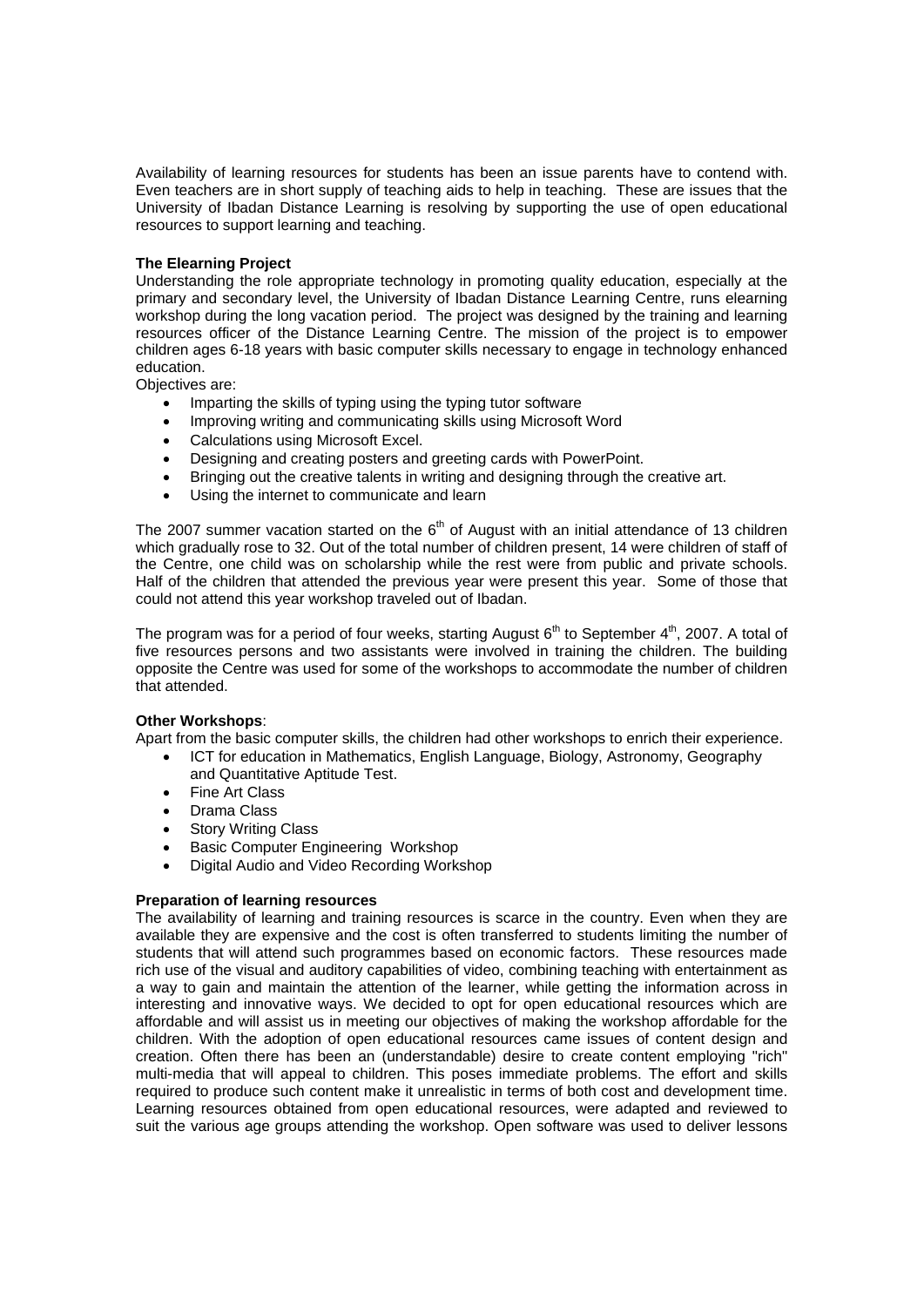in elearning in Quantitative Aptitude Test, Geography and Astronomy. Due to the fact many Nigerian children are used to the television, lessons in Mathematics, English, Biology, were prepared as PowerPoint shows to mimic the television and loaded on the computers.

The basic instruction delivery layout involved-

- The use of face to face instruction.
- Use of computer based software for training
- Use of projector with PowerPoint Presentation
- The use of video
- Most instruction occurs in groups of 25 to 35 students in small segments from 45 to 50 minutes long.
- Instruction was either whole-class or completely individual.
- Instruction though teacher dominated, was interactive.
- When students work on their own, they complete handouts devised or selected by the teacher.
- Knowledge is represented as mastery of basic computer skills, completing simple problems in the elearning classes

|                | Workshop                                                              | Instructor                                                | Activities                                                                                                                                                                                    | Materials/Resources                                                                                                                                                                                                                             | Venue         |
|----------------|-----------------------------------------------------------------------|-----------------------------------------------------------|-----------------------------------------------------------------------------------------------------------------------------------------------------------------------------------------------|-------------------------------------------------------------------------------------------------------------------------------------------------------------------------------------------------------------------------------------------------|---------------|
| $\mathbf{1}$   | Keyboarding,<br>Windows<br>Operations,<br>Microsoft<br>Word, Internet | Lekan<br>Agboola.<br>Assts: Bisi<br>Ojo, Kunbi<br>Agboola | Typing using<br>Typing Tutor,<br>Writing an<br>essay on my<br>schools using<br>Word, Study<br>of Ibadan<br>using the<br>internet                                                              | Typing Tutor Software,<br><b>Printed materials</b>                                                                                                                                                                                              | Resource room |
| $\overline{2}$ | Excel,<br>PowerPoint,<br>Graphics                                     | <b>Nkiru</b><br>Banjoko                                   | Using Excel to<br>for<br>mathematical<br>use, creating<br>a list,<br>importing<br>table from<br>Word to Excel.<br>Using<br>PowerPoint to<br>design.<br>Drawing with<br>the Paint<br>software. | <b>Printed materials</b>                                                                                                                                                                                                                        | $\mathbf{G}$  |
| 3              | <b>ICT</b> for<br>Education                                           | <b>Nkiru</b><br>Banjoko                                   | Video<br>presentation<br>on ICT for<br>education in<br>post primary<br>schools in<br>Africa.<br>Practicing<br>computer<br>based e-<br>learning in<br>Mathematics,<br>Biology,                 | Geography software,<br>World Wind by NASA,<br>Celestia, Astronomy<br>software, Audiovisual<br>resources on ICT for<br>education from<br>Microsoft, Computer<br>based e-learning<br>software in<br>Mathematics, Biology<br>and English Language. | Board room    |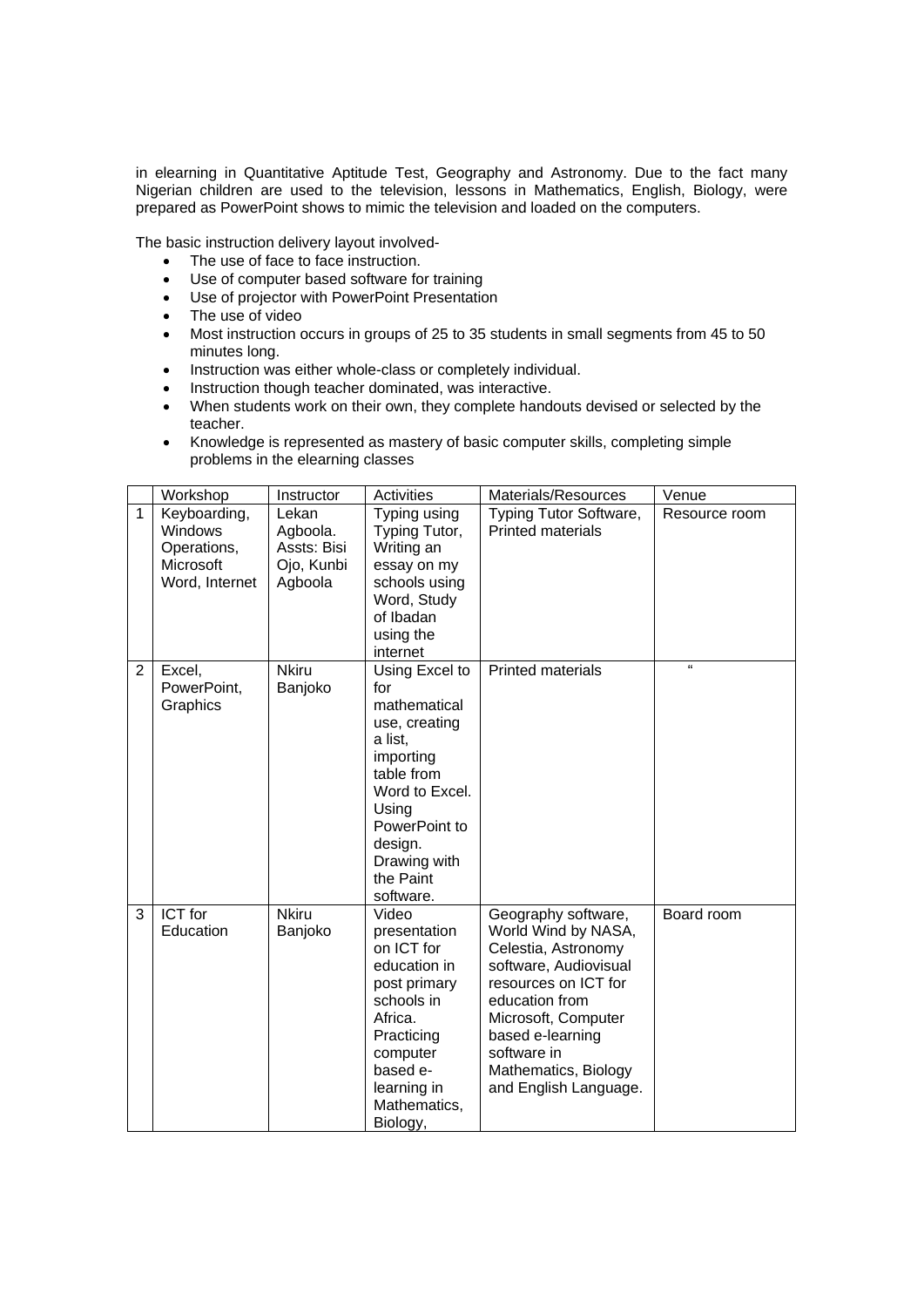|   |                                         |                                                                       | Geography,<br>English<br>Language,<br>Astronomy.                                                                                   |                                                                                                                                                                                                                                                                                                                                               |                                       |
|---|-----------------------------------------|-----------------------------------------------------------------------|------------------------------------------------------------------------------------------------------------------------------------|-----------------------------------------------------------------------------------------------------------------------------------------------------------------------------------------------------------------------------------------------------------------------------------------------------------------------------------------------|---------------------------------------|
| 4 | <b>Fine Arts</b>                        | Rotimi<br>Agbebi-<br>Williams.<br>Assts Kunbi<br>Agboola,<br>Bisi Ojo | Sketching,<br>painting on<br>calabash,<br>molding with<br>clay, painting<br>on T-shirt                                             | Refined clay, wood,<br>poster color, emulsion<br>paint, paint brushes,<br>artist brushes,<br>sketching papers,<br>calabashes,<br>sharpeners, erasers,<br>acrylic paints, 2B<br>pencils for sketching<br>and shading, local<br>piggy banks, local pots<br>and lamps, tacks,<br>retarder(for cleaning<br>paint stains on chairs<br>and tables). | Entrepreneurship<br><b>Building</b>   |
| 5 | Drama                                   | Taiwo<br>Ibikunle.<br>Asst: Bisi<br>Ojo                               | Stage plays,<br>miming                                                                                                             |                                                                                                                                                                                                                                                                                                                                               | $\alpha$                              |
| 6 | <b>Story Writing</b>                    | Mr Ebika<br>Assts:<br>Kunbi<br>Agboola,<br>Bisi Ojo                   | Composition,<br>Story writing                                                                                                      | Writing materials                                                                                                                                                                                                                                                                                                                             | $\epsilon$                            |
| 7 | <b>Basic</b><br>Computer<br>Engineering | <b>Tact Global</b><br>College                                         | Studying the<br>components<br>of a computer                                                                                        | A PC put apart                                                                                                                                                                                                                                                                                                                                | <b>Tact Global</b><br>College, Bodija |
| 8 | Audio and<br>Video<br>Recording         | Dolapo<br>Okunola                                                     | Study of how<br>digital audio<br>and video<br>recording is<br>done. Audio<br>and video<br>recording of<br>the children<br>singing. | An audio and video<br>recording studio                                                                                                                                                                                                                                                                                                        | <b>UCH</b>                            |
| 9 | Quiz time                               | <b>Nkiru</b><br>Banjoko                                               | Using the<br>'Who wants to<br>be a<br>millionaire' ppt<br>template                                                                 |                                                                                                                                                                                                                                                                                                                                               |                                       |

# **Findings**

Most children were familiar with learning about the computer. The much younger children picked up typing skills within one week easily with the 'Typing Tutor' software. The older children in secondary schools were keen on learning about how to use Excel to calculate and PowerPoint for creating posters. The Excel training, they confessed, would help with their Mathematics homework. They could create posters for extracurricular activities in school.

The Geography class was fun with the 'NASA Wind' software. The children were able to relate the location of different countries in Africa with countries of other continents of the world. While they knew about countries, they could not relate where they were in the world or connect the